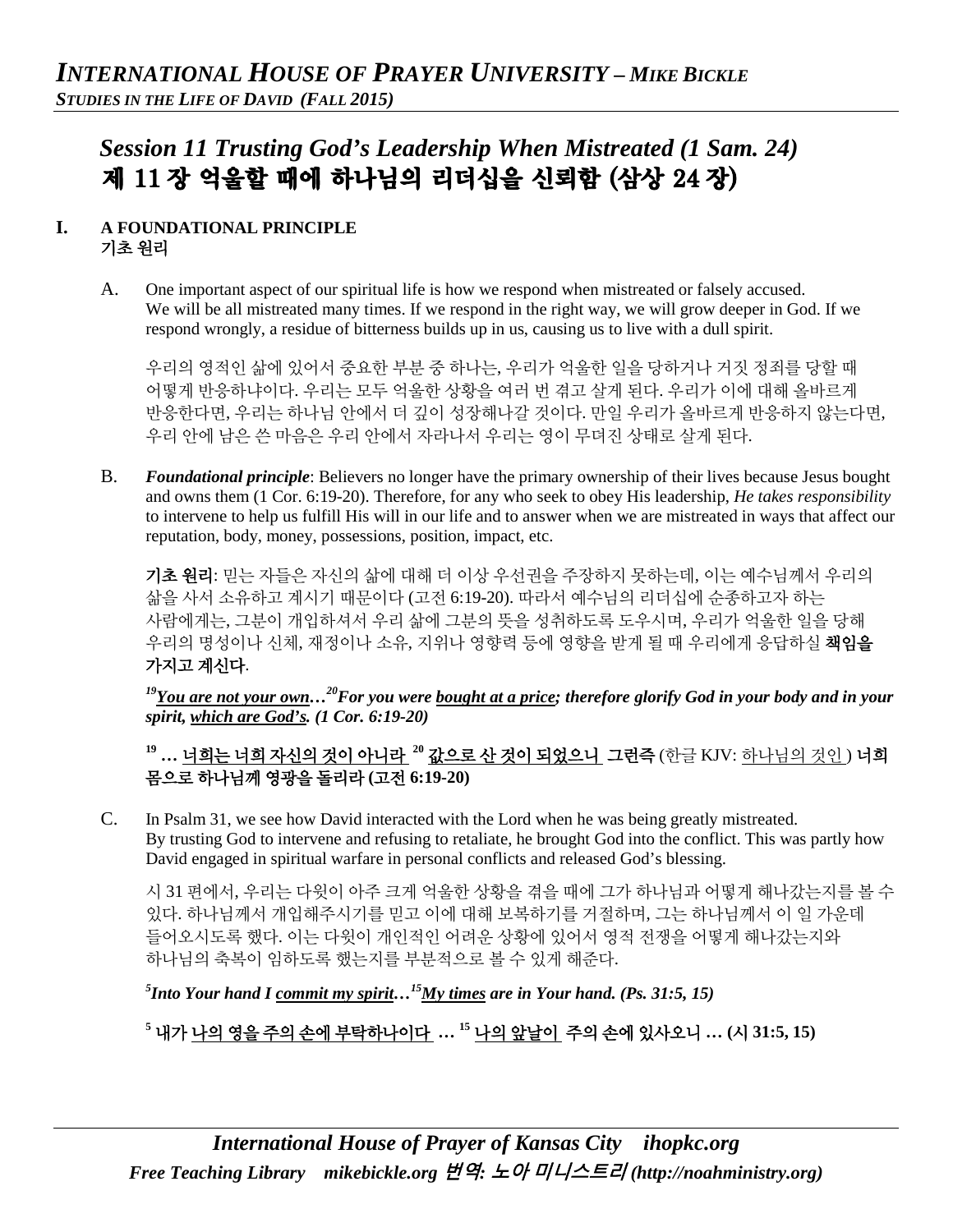D. When David "committed his spirit" into God's hands, he was committing to God everything that deeply touched his spirit—his reputation, money, possessions, position, and impact, etc. He was *entrusting the outcome* of the most important issues in his life to God's leadership. To commit "our times" to God includes *trusting His timing* to answer us as He helps us fulfill God's will in our life.

다윗이 "자신의 영을 하나님의 손에 부탁 드렸을" 때, 그는 자신의 영에 영향을 미치는 모든 것, 그의 명성과 재정, 소유와 지위, 영향력 등을 하나님께 맡겨드리고 있는 것이다. 그는 자신의 삶에 있어서 가장 중요한 일들의 결과를 하나님의 리더십에 맡겨드리고 있었다. "우리의 앞날을" 하나님께 맡겨드린다는 것은 그분이 우리 삶을 향해 가지고 계신 계획을 성취하도록 도우셔서 우리에게 **응답하시는 타이밍을** 신뢰하는 것도 의미한다.

E. The issue was to whom did David look as his "primary source" to gain the promotion, blessing, and resources related to fulfilling God's will in his life. The Lord alone had the power to establish this for him. He did not need Saul's favor to fulfill God's will for his life. Our temptation is to look to people or favorable circumstances as our "primary source" instead seeing them in a secondary way.

여기서의 문제는 다윗이 명성과 축복, 자신의 삶에 대한 하나님의 뜻을 성취하는 것과 연관된 재원, 자원들을 얻을 수 있는 "주요 원천"을 누구로 보고 있느냐이다. 오직 주님만이 다윗을 위해 이러한 일들을 세워나가실 수 있다. 그가 자신의 삶을 향한 하나님의 계획을 성취하는데 사울의 도움이 필요한 것도 아니었다. 우리는 사람들이나 축복된 환경을 우리의 이차적인 방법으로 보지 않고 "주요 원천"으로 생각하려는 유혹을 받게 된다.

F. *No one could stop David from fulfilling the will of God for his life*—not Saul, nor the Philistines. nor Satan. The only man who could stop David was David by resisting God's leadership in his life.

어느 누구도 다윗이 자신의 삶을 향한 하나님의 뜻을 성취하는 것을 막을 수 없었다. 사울이나 블레셋 사람들도, 사단 조차도 그렇게 할 수 없었다. 다윗이 그렇게 하지 못하게 만들 수 있는 단 한 사람은 다윗 자신이었으며, 이 일은 그가 사람에서 하나님의 리더십을 받아들이지 않을 때에 일어나게 된다.

G. In the next three chapters (1 Sam. 24-26) David was tested regarding whom he *looked to as his source* and how he would *respond to his adversaries* (who resisted him and blocked his goals).

다음에 나오는 세 장에서 (삼상 24-26 장), 다윗은 **자신의 원천을 누구로 보느냐**에 대해, 그리고 그가 **자신의** 적에게 어떻게 반응하는지에 대한 (자신을 거절하고 자신의 목적을 이루지 못하게 막은 사람) 시험을 받게 된다.

H. David was given two chances to kill Saul—in *En Gedi* (24:5) and in the *Wilderness of Ziph* (26:8). On both occasions, David chose to trust the Lord's leadership to deliver him as he refused to take matters into his own hands. The Lord was testing David, while also giving Saul a chance to repent. Such testings are "divine appointments" impacting our future—we must be alert to recognize them.

다윗은 사울을 두 번이나 죽일 수 있었다. 한 번은 **엔게디**에서였고 (24:5), 또 한 번은 **십 광야**에서였다 (26:8). 두 경우에 모두 다윗은 자신의 손으로 일을 해결하기를 거절하며, 하나님이 자신을 구원하실 것에 대해 그분의 리더십을 신뢰하기로 결정했다. 주님은 다윗을 시험하고 계셨으며, 또한 사울에게도 회개를 기회를 주고 계셨다. 이러한 시험들은 우리의 미래에 영향을 끼치는 "하늘이 계획한 일들"이다. 우리는 깨어서 이에 대해 인식할 수 있어야 한다.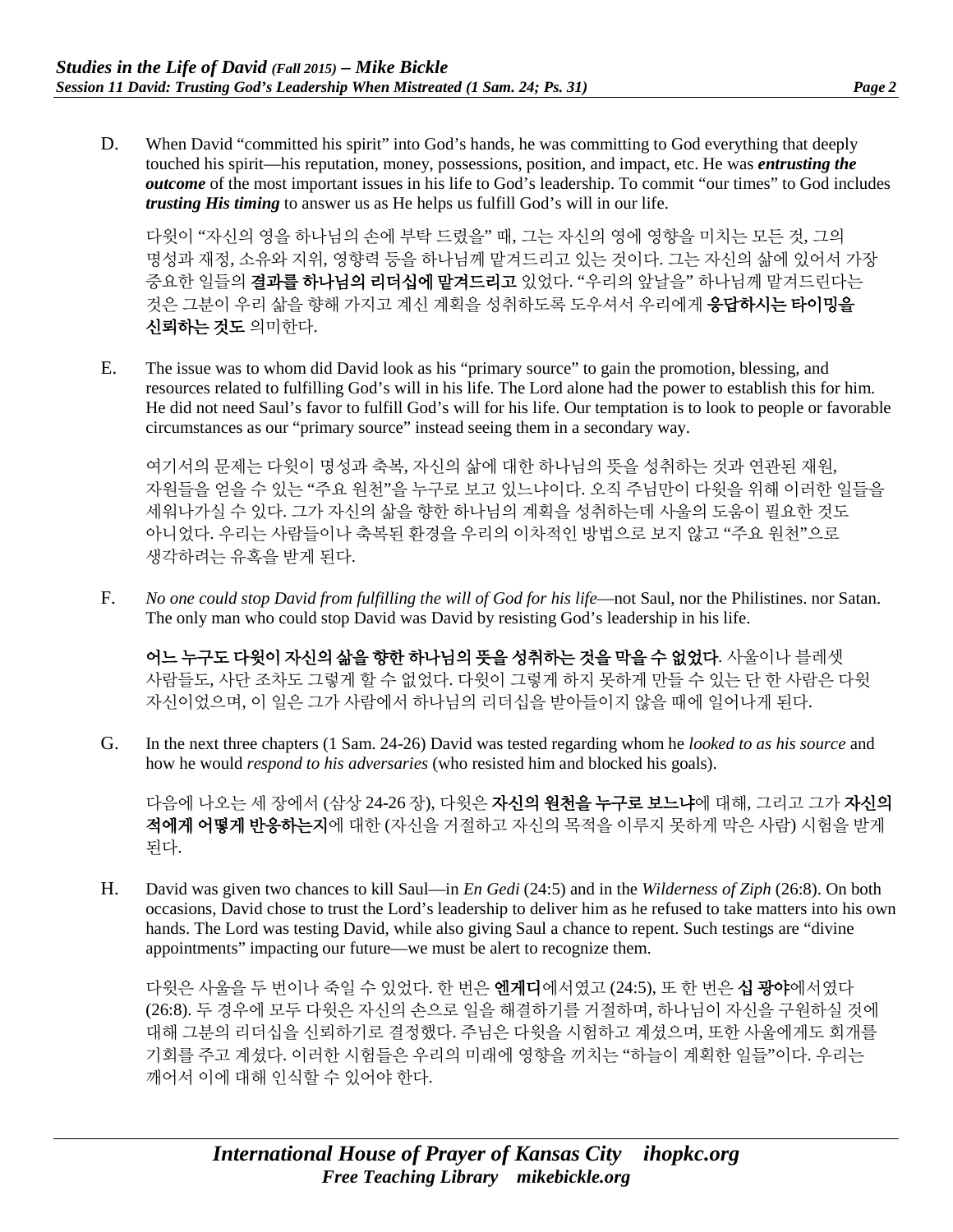I. The Lord allows sudden reversals of our circumstances to test us in different ways. For example, in 1 Samuel 23, *Saul surrounded David,* and then in 1 Samuel 24, *David surrounded Saul*. In each of the circumstances, the Lord was testing both Saul and David by putting them in different positions—the one in a "position of power" was reversed, revealing different things about each.

하나님께서는 우리를 다양한 방법으로 시험하시기 위해 우리의 상황에 갑작스런 반전이 일어나는 것을 허락하신다. 예를 들어 사무엘상 23 장에서 **사울은 다윗을 포위했고**, 사무엘상 24 장에서는 **다윗이 사울을** 포위했다. 각 상황에서 하나님께서는 사울과 다윗 모두를 서로 다른 상황에 두심으로 시험하셨다. "힘을 가진 자"의 위치를 서로 바꿔주심으로 각자 안에 있는 것들이 드러나도록 하신다.

#### **II. SAUL ENTERED THE CAVE IN EN-GEDI (1 SAM. 24:1-3)** 엔게디의 굴로 들어간 사울 **(**삼상 **24:1-3)**

A. When David was hiding in the wilderness of Moan (23:25) the Lord used a military invasion by the Philistines to divert Saul from capturing him (23:27-28). After that David fled to En Gedi (23:29).

다윗이 마온 황무지에 숨어있을 때 (23:25), 하나님께서는 사울이 다윗을 잡지 못하도록 주위를 돌리기 위해 블레셋 군대의 침략을 사용하셨다 (23:27-28). 이후에 다윗은 엔게디로 도망갔다 (23:29).

*27… the Philistines have invaded the land!" 28Therefore Saul returned from pursuing David, and went against the Philistines… 29David went up from there and dwelt in strongholds at En Gedi. (1 Sam. 23:27- 29)*

**<sup>27</sup> …** 블레셋 사람들이 땅을 침노하나이다 **<sup>28</sup>** 이에 사울이 다윗 뒤쫓기를 그치고 돌아와 블레셋 사람들을 치러 갔으므로 **… <sup>29</sup>** 다윗이 거기서 올라가서 엔게디 요새에 머무니라 **(**삼상 **23:27-29)**

B. After Saul finished fighting the Philistines, he returned to Gibeah where he employed 3,000 soldiers to pursue David (24:2). Saul was informed that David was in En Gedi, thirty miles from Gibeah.

사울이 블레셋과의 전투를 마친 후, 그는 다윗을 잡기 위해 3,000 명의 병사들을 고용한 기브아로 돌아왔다 (24:2). 사울은 다윗이 기브아에서 30 마일(50km) 떨어진 엔게디에 있다는 말을 들었다.

*1 Now it happened, when Saul had returned from following the Philistines, that it was told him, saying, "Take note! David is in the Wilderness of En Gedi." 2 Then Saul took three thousand chosen men from all Israel, and went to seek David and his men on the Rocks of the Wild Goats. 3 So he came to the sheepfolds by the road, where there was a cave; and Saul went in to attend to his needs. (David and his men were staying in the recesses of the cave.) (1 Sam. 24:1-3)*

**<sup>1</sup>** 사울이 블레셋 사람을 쫓다가 돌아오매 어떤 사람이 그에게 말하여 이르되 보소서 다윗이 엔게디 광야 에 있더이다 하니 **<sup>2</sup>** 사울이 온 이스라엘에서 택한 사람 삼천 명을 거느리고 다윗과 그의 사람들을 찾으러 들염소 바위로 갈새 **<sup>3</sup>** 길 가 양의 우리에 이른즉 굴이 있는지라 사울이 뒤를 보러 들어가니라 다윗과 그의 사람들이 그 굴 깊은 곳에 있더니 **(**삼상 **24:1-3)**

C. *Returned from the Philistines*: Saul pursued David again as soon as he returned from the conflict with the Philistines. The implication of "returning" with his army intact is that he had a victorious campaign. God gave Saul victory over the Philistines for the sake of the people of Israel with the added benefit of demonstrating God's goodness in order to give Saul opportunity to repent.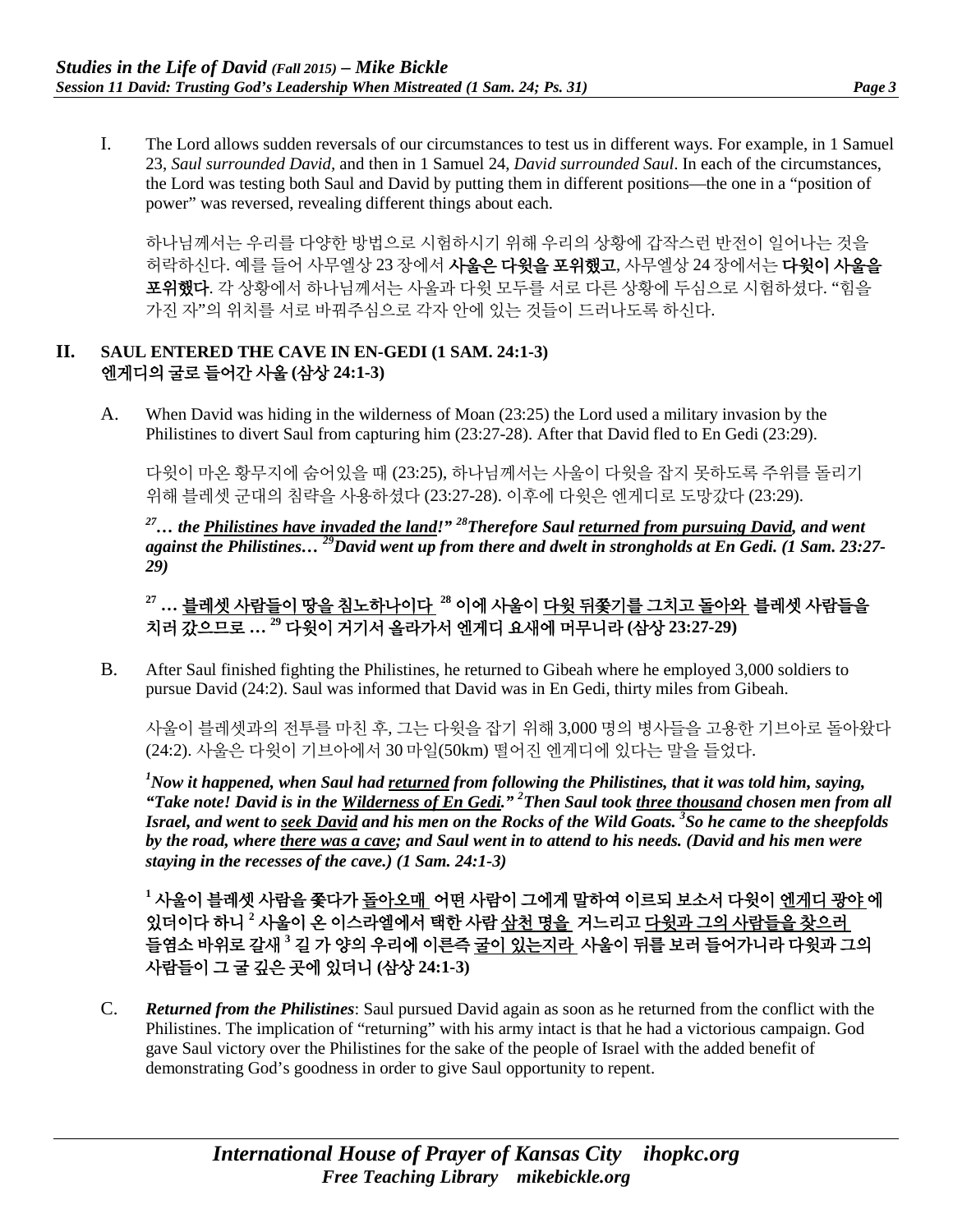**블레셋 사람을 쫓다가 돌아오매**: 사울은 블레셋과의 전투를 마치고 돌아오자마자 다시 다윗을 쫓았다. 사울이 자신의 군대와 함께 무사히 "돌아왔다"는 것은 전투에서 승리했음을 의미한다. 하나님께서는 이스라엘 백성들을 위해, 그리고 이에 더해 사울이 회개할 수 있는 기회를 가질 수 있도록 하나님의 선하심을 보이시며 사울이 블레셋에게 승리할 수 있도록 하셨다.

D. *Leadership lesson*: Outward "success" does not always prove that God is pleased with a person. Often people are not moved to repentance even after receiving tokens of God's goodness to them.

리더십 강의: 외적으로 보이는 "승리"가 항상 하나님이 그 사람을 기뻐하신다는 것을 증명해주지는 않는다. 종종 사람들은 하나님의 선하심이 그들에게 부어지고 있다는 증거를 받더라도 회개할 마음을 가지지 않는다.

*4 Or do you despise the riches of His goodness, forbearance, and longsuffering, not knowing that the goodness of God leads you to repentance? (Rom. 2:4)*

**<sup>4</sup>** 혹 네가 하나님의 인자하심이 너를 인도하여 회개하게 하심을 알지 못하여 그의 인자하심과 용납하심과 길이 참으심이 풍성함을 멸시하느냐 **(**롬 **2:4)**

E. *It was told him*: It is probable that the Ziphites told Saul of David's location (23:14, 15, 19; 26:1).

어떤 사람이 그에게 말하여 이르되: 아마 십 사람들이 사울에게 다윗의 위치를 말해줬을 것이다 (23:14, 15, 19; 26:1).

F. *En Gedi*: The name *En Gedi* means "the spring of the goat." About 15 miles northeast of the Wilderness of Maon (23:24) on the western seashore of the Dead Sea (in the territory of Judah), it is a rocky, mountainous area with many deep ravines, caves, and an oasis of fresh water springs. Because of its springs, it is fertile. As such, it was a good place for David and his men to take refuge in its many caves, some of which were very large. However, the caves were potential traps.

엔게디: 엔게디는 "염소의 샘, 우물"을 뜻하며, 이곳은 마온 황무지 북동쪽으로 15 마일 (24km) 정도에 떨어져서, 사해 동쪽 해변에 위치해 있었다 (유다 지파 영토). 이곳은 바위와 산이 많고, 깊은 협곡과 동굴, 신성한 물이 솟아나는 오아시스가 많은 곳이었다. 이곳은 샘이 있었기에 비옥한 곳이었다. 따라서 이곳은 다윗과 그를 따르는 사람들이 동굴에 숨기에 좋은, 때론 아주 큰 동굴이 있는 그런 곳이었다. 그러나 이 동굴들은 한편으로 갇힐 수 있는 곳이기도 했다.

G. *Attend to his needs*: Saul went into the cave to *"relieve himself'* (see NRSV; NIV) and then probably take a nap in the shade to escape the heat of the sun. Saul was vulnerable in this private moment as he took off his garments and laid his weapons aside, defenseless and vulnerable.

사울이 뒤를 보러 들어가니라: 사울은 "변을 보기 위해" 동굴로 들어갔으며, 그 이후 아마도 뜨거운 태양을 피해 그늘에서 낮잠을 잤을 것이다. 사울이 자신의 겉옷을 벗고 무기를 옆에 내려놓고 혼자 있는 시간은 그에게 무방비의, 취약한 시간이었다.

H. *Leadership lesson*: The Lord allows circumstances that can be interpreted in various ways. Most of the men around David thought it was God's will for him to take vengeance on Saul. The knowledge of God's Word with a heart to obey are essential in interpreting events in our life in the right way.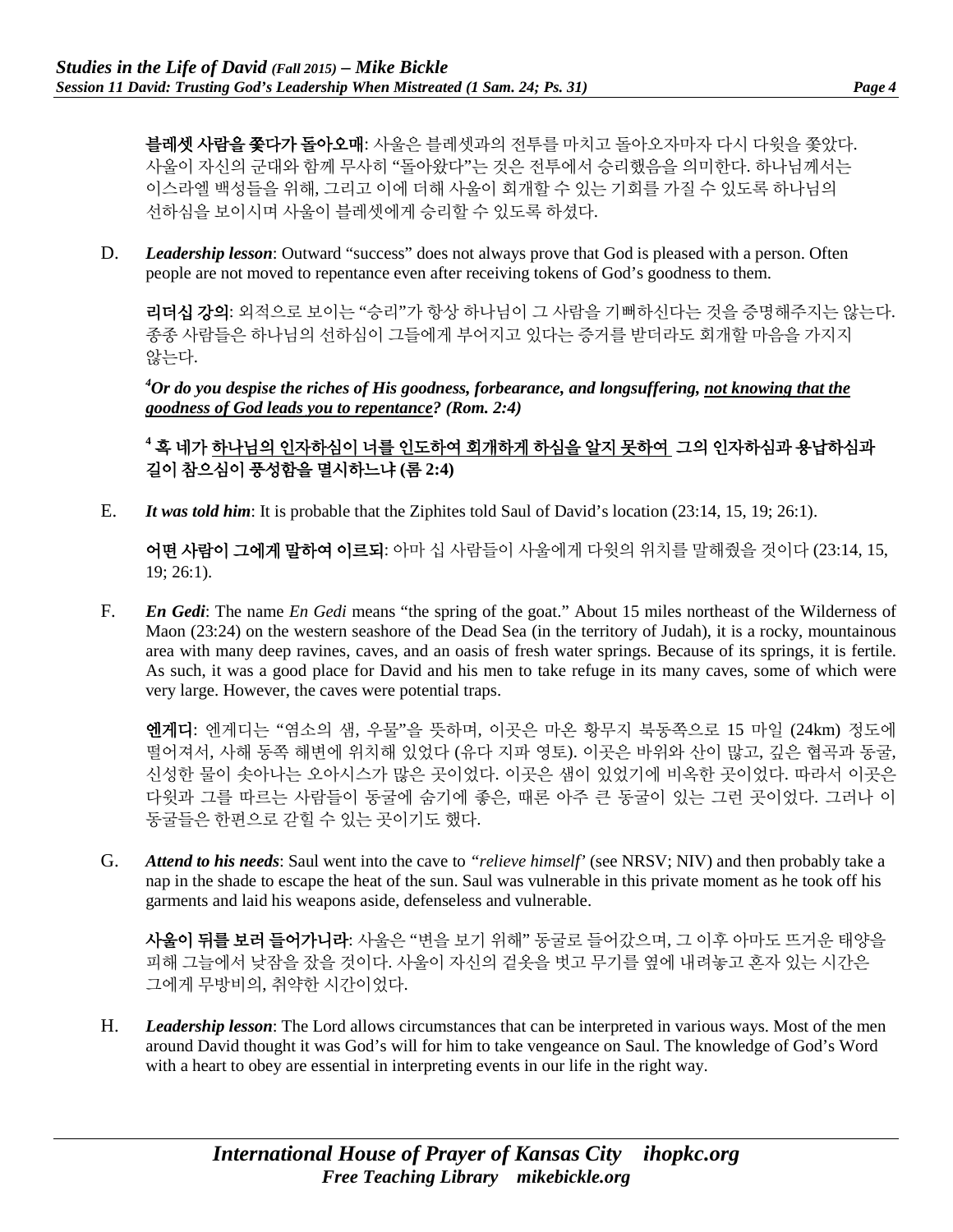리더십 강의: 주님은 다양한 방향으로 해석될 수 있는 상황을 주기도 하신다. 다윗을 따르고 있던 대부분의 사람들은 사울에게 복수를 하는 것이 하나님의 뜻이라고 생각했다. 하나님의 말씀을 마음으로 이해하는 것은 우리 삶에서 일어나는 일들을 올바르게 해석하는 데에 있어 필수적인 부분이다.

*2 "But on this one will I look: on him who is poor and of a contrite spirit, and who trembles at My word." (Isa. 66:2)*

**<sup>2</sup>** 나 여호와가 말하노라 내 손이 이 모든 것을 지었으므로 그들이 생겼느니라 무릇 마음이 가난하고 심령에 통회하며 내 말을 듣고 떠는 자 그 사람은 내가 돌보려니와 **(**사 **66:2)**

#### **III. DAVID CUT OFF THE CORNER OF SAUL'S ROBE (1 SAM 24:4-7)** 다윗이 사울의 옷자락을 베다 **(**삼상 **24:4-7)**

A. David and his men, looking *outward* toward the entrance, could see Saul as he entered the cave. However, as Saul entered the darkness from the bright sunshine, he could not see anything after coming in from the glare of sun. So he was unaware of David and his men.

다윗과 그의 사람들은 동굴 입구 바깥 쪽을 바라보고 있었으며, 사울이 동굴에 들어올 때 그를 볼 수 있었다. 그러나 사울은 밝은 해가 비치는 곳으로부터 어둠에 들어왔기 때문에 아무 것도 볼 수 없었다.

*4 Then the men of David said to him, "This is the day of which the LORD said to you, 'Behold, I will deliver your enemy into your hand, that you may do to him as it seems good to you.'" David arose and secretly cut*  off a corner of <u>Saul's robe.</u> <sup>5</sup>Now it happened afterward that David's heart troubled him because he had *cut Saul's robe. 6 And he said to his men, "The LORD forbid that I should do this thing to my master, the LORD's anointed, to stretch out my hand against him, seeing he is* 

*the anointed of the LORD." 7 So David restrained his servants with these words, and did not allow them to rise against Saul. Saul got up…and went on his way. (1 Sam. 24:4-7)*

**<sup>4</sup>** 다윗의 사람들이 이르되 보소서 여호와께서 당신에게 이르시기를 내가 원수를 네 손에 넘기리니 네 생각에 좋은 대로 그에게 행하라 하시더니 이것이 그 날이니이다 하니 다윗이 일어나서 사울의 겉옷 자락을 가만히 베니라 **<sup>5</sup>** 그리 한 후에 사울의 옷자락 벰으로 말미암아 다윗의 마음이 찔려 **<sup>6</sup>** 자기 사람들에게 이르되 내가 손을 들어 여호와의 기름 부음을 받은 내 주를 치는 것은 여호와께서 금하시는 것이니 그는 여호와의 기름 부음을 받은 자가 됨이니라 하고 **<sup>7</sup>** 다윗이 이 말로 자기 사람들을 금하여 사울을 해하지 못하게 하니라 사울이 일어나 굴에서 나가 자기 길을 가니라 **(**삼상 **24:4-7)**

B. *This is the day*: These circumstances were so unusual that David's men concluded the Lord had sovereignly arranged it. Saul was the only obstacle that stood between David and the throne.

이것이 그날이니이다: 이는 매우 이례적인 상황이었기 때문에, 다윗의 사람들은 하나님께서 주권적으로 이 일이 일어나도록 하셨다고 결론지었다. 사울은 다윗이 왕좌를 차지하는 것을 막는 유일한 방해물이었다.

1. David crept up to Saul and cut off a piece of his garment. Imagine the tension as they watched David move quietly to Saul's side and pull out a knife, expecting David to thrust it into Saul's body. How shocked they must have been to see him cut only the corner of Saul's robe!

다윗은 사울에게 살금살금 다가가 그의 겉옷 조각을 잘랐다. 다윗의 사람들이 다윗이 사울에게 조용히 다가가서, 칼을 빼 들고, 사울을 찌를 것을 기대하고 있는 상황의 긴장감을 상상해보라. 그들이 다윗이 사울의 옷자락만 베는 것을 봤을 때 얼마나 충격을 받았을까!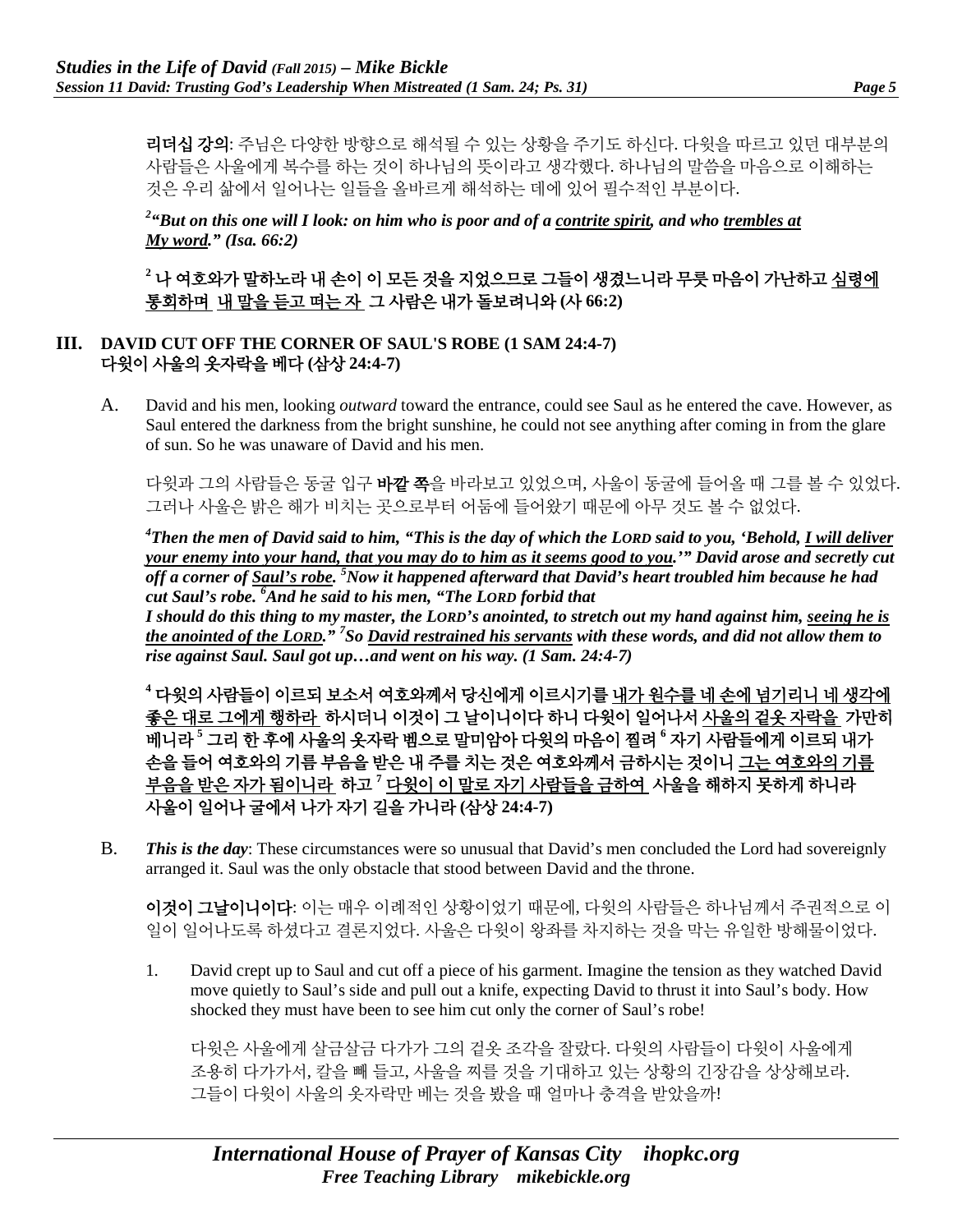2. This was one of the most important moments in David's life and future! Would he listen to his men pleading with him to remove Saul and take his place of honor and power on the throne, and thus be finished with poverty and wandering through the wilderness as a criminal?

이는 다윗의 삶과, 그의 미래에 있어 가장 중요한 순간 중의 하나였다! 그는 그의 사람들이 사울을 없애고 보좌에서 명예와 권세를 취하라고, 그래서 광야에서 범죄자로 가난과 방황 가운데 살아가는 것을 마치라고 탄원하는 말을 들을 것인가?

C. *Saul's robe*: David cut off a corner of Saul's robe; it was significant because a king's robe was a symbol of his authority. When Jonathan gave David his royal robe, he was acknowledging the fact that David was the future heir of the throne (18:4). By cutting the robe, David symbolically touched Saul's kingship, disrespecting his calling as God's anointed king. Moreover, the Law of Moses required tassels in the four corners of men's garments (Num. 15:38-39; Deut. 22:12). Cutting the corner of the robe removed some of the tassels and caused the robe to violate the Law.

사울의 옷자락: 다윗은 사울의 옷 자락 끝만을 베었다. 이는 중요한 부분이었는데, 왕의 겉옷은 그의 권세를 상징했기 때문이다. 요나단이 다윗에게 자신의 왕족의 옷을 준 것은, 다윗이 미래에 왕좌를 이을 자라는 것을 인정하는 것이었다 (18:4). 다윗이 옷자락을 벤 것은 상징적으로 그가 사울의 왕위를 건드린 것이 되며, 사울의 하나님의 기름 부은 왕으로서의 부르심을 인정하지 않는 것이었다. 더구나 모세의 율법은 남자의 겉옷 네 끝에 술을 달 것을 요구하고 있다 (민 15:38-39; 신 22:12). 겉옷 끝자락을 잘랐다는 것은 이 술을 제거했음을 의미하며, 의복이 율법에 어긋나도록 한 것이었다.

D. *David's heart troubled him*: He repented of cutting Saul's robe and disrespecting his office as king. David's tender conscience was the strength of his relationship with God and of his kingship.

다윗의 마음이 찔려: 그는 사울의 옷자락을 벤 것과, 그의 왕으로서의 지위를 귀하게 여기지 않은 것을 회개했다. 다윗의 부드러운 마음과 양심은 그가 하나님과 가지는 관계에 있어, 그리고 그가 왕이 됨에 있어서의 힘과 강점이었다.

E. *The Lord's anointed*: David respected Saul as *the Lord's anointed*, because he looked at things from God's point of view. He was not viewing Saul as his personal enemy, but as one whom God had anointed as the king of Israel. The Lord commanded the Israelites not to curse their rulers (Ex. 22:28). God judged men severely for violating this because it was a sin against God's authority and thus against His purpose and people (Num. 12:2-15; 16:1-35).

여호와의 기름 부음을 받은 자: 다윗은 사울을 하나님의 기름 부으신 자로서 존중했는데, 이는 그가 일들을 하나님의 관점으로 보고 있었기 때문이다. 그는 사울을 자신의 개인적인 적으로 보기보다, 하나님께서 세우신 이스라엘의 왕으로 보고 있었다. 주님은 이스라엘 백성들이 지도자를 저주하지 말 것을 명령하셨다 (출 22:28). 하나님께서는 이를 어긴 자를 엄하게 심판하셨는데, 이는 이것이 하나님의 권위에 도전하는 죄이며, 이로 인해 하나님의 목적과 그분의 백성에 대해 죄를 짓는 일이었기 때문이다 (민 12:2-15; 16:1-35).

F. David did not see Saul; he saw the Lord's authority on Saul. David was not afraid of Saul; rather, he trembled before God's authority.

다윗은 사울을 보기보다, 사울에 대한 하나님의 권세를 바라보고 있었다. 다윗은 사울을 두려워하기보다, 하나님의 권세 앞에 떨었다.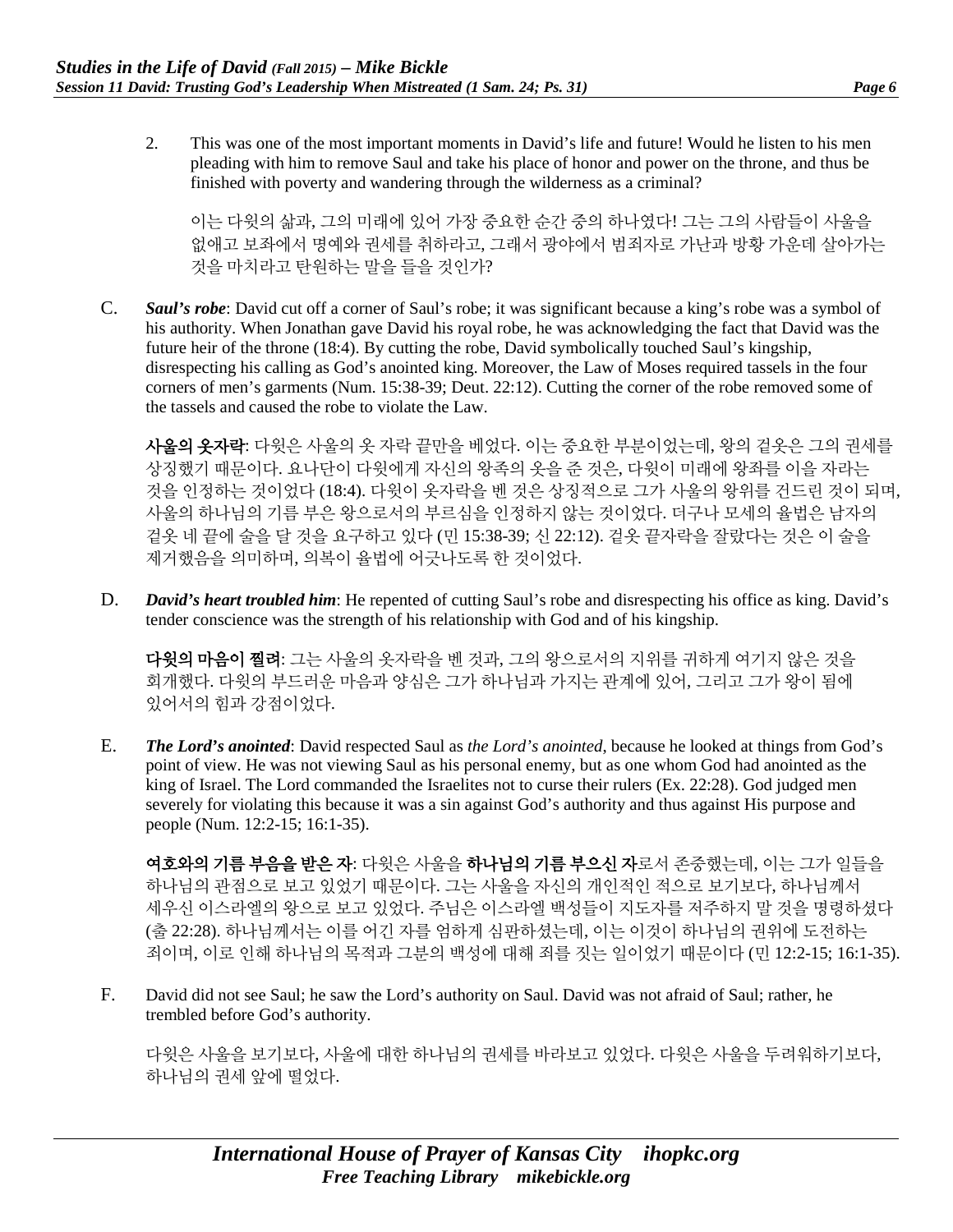G. *David restrained his men*: David restrained his men from sinning against God's anointed (24:7). David controlled himself and his men, using all of his influence to stop them from harming Saul.

다윗이 자기 사람들을 금하여: 다윗은 자신의 사람들이 하나님의 기름 부으신 자를 대적해서 죄를 짓지 말 라고 금했다 (24:7). 다윗은 자신과 자신의 사람들을 자제시켰으며, 그들이 사울을 해하는 것을 막기 위해 자신의 모든 영향력을 사용했다.

#### **IV. DAVID'S APPEAL TO SAUL (1 SAM. 24:8-15)** 다윗이 사울에게 간청하다 **(**삼상 **24:8-15)**

A. The main themes in this section are David's loyalty to Saul, his confidence in the Lord's leadership, and Saul's confession of his own sin and the conviction that David would prevail and be king.

이 부분의 주요 주제는 사울에 대한 다윗의 충성심과, 그의 하나님의 리더십에 대한 확신, 그리고 사울이 자신의 죄를 고백하고 다윗이 결국에는 왕이 될 것을 확실히 알게 된 것이다.

*8 David arose afterward, went out of the cave, and called out to Saul, saying, "My lord the king!" And when Saul looked behind him, David stooped with his face to the earth, and bowed down. 9 David said to Saul: "Why do you listen to the words of men who say, 'David seeks your harm'? 10Look, this day your eyes have seen that the LORD delivered you today into my hand in the cave, and someone urged me to kill you. But my eye spared you, and I said, 'I will not stretch out my hand against my lord, for he is the LORD's anointed.' 11Moreover, my father, see! Yes, see the corner of your robe in my hand…see that there is neither evil nor rebellion in my hand…yet you hunt my life to take it. 12Let the LORD judge between you and me, and let the LORD avenge me on you. But my hand shall not be against you. 13As the proverb of the ancients says, 'Wickedness proceeds from the wicked.' But my hand shall not be against you. 14After whom has the king of Israel come out? Whom do you pursue? A dead dog? A flea? 15Therefore let the LORD be judge, and judge between you and me, and see and plead my case, and deliver me out of your hand."* 

*(1 Sam 24:8-15)*

**<sup>8</sup>** 그 후에 다윗도 일어나 굴에서 나가 사울의 뒤에서 외쳐 이르되 내 주 왕이여 하매 사울이 돌아보는지라 다윗이 땅에 엎드려 절하고 **<sup>9</sup>** 다윗이 사울에게 이르되 보소서 다윗이 왕을 해하려 한다고 하는 사람들의 말을 왕은 어찌하여 들으시나이까 **<sup>10</sup>** 오늘 여호와께서 굴에서 왕을 내 손에 넘기신 것을 왕이 아셨을 것이니이다 어떤 사람이 나를 권하여 왕을 죽이라 하였으나 내가 왕을 아껴 말하기를 나는 내 손을 들어 내 주를 해하지 아니하리니 그는 여호와의 기름 부음을 받은 자이기 때문이라 하였나이다 **<sup>11</sup>** 내 아버지여 보소서 내 손에 있는 왕의 옷자락을 보소서 내가 왕을 죽이지 아니하고 겉옷 자락만 베었은즉 내 손에 악이나 죄과가 없는 줄을 오늘 아실지니이다 왕은 내 생명을 찾아 해하려 하시나 나는 왕에게 범죄한 일이 없나이다 **<sup>12</sup>** 여호와께서는 나와 왕 사이를 판단하사 여호와께서 나를 위하여 왕에게 보복하시려니와 내 손으로는 왕을 해하지 않겠나이다 **<sup>13</sup>** 옛 속담에 말하기를 악은 악인에게서 난다 하였으니 내 손이 왕을 해하지 아니하리이다 **<sup>14</sup>** 이스라엘 왕이 누구를 따라 나왔으며 누구의 뒤를 쫓나이까 죽은 개나 벼룩을 쫓음이니다 **<sup>15</sup>** 그런즉 여호와께서 재판장이 되어 나와 왕 사이에 심판하사 나의 사정을 살펴 억울함을 풀어 주시고 나를 왕의 손에서 건지시기를 원하나이다 하니라 **(**삼상 **24:8-15)**

B. David's appeal for reconciliation is one of the best examples of an appeal in Scripture (it is similar to Abigail's appeal in 1 Samuel 25). He affirmed his love and loyalty for Saul, did not emphasize Saul's responsibility in their conflict, and appealed to his heart. He presented the problem without accusing Saul, focusing on those who provoked Saul by giving false reports about David (22:10).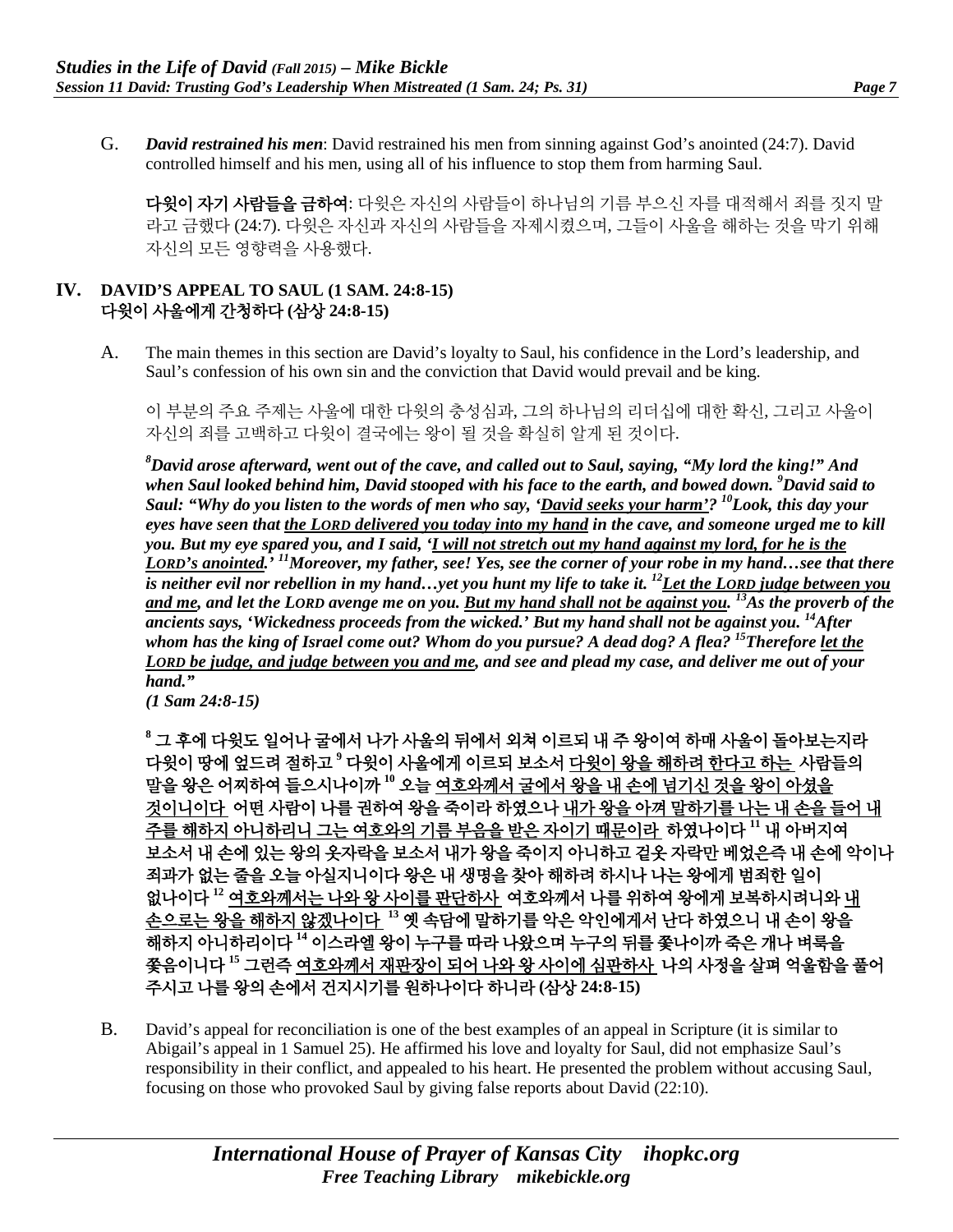여기서 다윗이 화해를 청한 것은 성경이 보여주는 간청함의 최고의 예이다 (이것은 삼상 25 장의 아비가일의 간청과 유사하다). 그는 사울을 향한 자신의 사랑과 충성심을 보여줬으며, 이 갈등 가운데 있는 사울의 책임을 드러내지 않았다. 그리고 사울의 마음에 대고 호소했다. 다윗은 사울의 죄를 들춰내지 않고 문제에 대해 말하며, 사울에게 다윗에 대한 거짓 정보를 줘서 격동시킨 이들에게 초점을 맞췄다 (22:10).

C. *Leadership lesson*: By imitating David's approach we can minimize much strife among leaders!

리더십 강의: 우리는 다윗과 같이 함으로, 우리는 리더십 사이의 많은 갈등을 최소화할 수 있다!

D. *Called out to Saul*: Rather than cursing Saul, David honored him by calling him "my lord" and "the king," speaking as one of Saul's loyal subjects (24:8). Saul must have been shocked to see David!

사울의 뒤에서 외쳐 이르되: 다윗은 사울을 저주하기보다, 그를 "내 주" 그리고 "왕"이라고 부름으로 사울의 왕궁의 신하 중에 한 명으로서 그를 높였다 (24:8). 사울은 다윗을 보고 충격을 받았을 것이다!

E. *Your eyes have seen*: The piece of Saul's robe in David's hand was proof of his integrity (24:10).

여호와께서**..** 하셨음을 아셨을 것이니이다: 사울의 옷자락이 다윗의 손에 있다는 것은 그의 말이 진실됨을 증명하고 있었다 (24:10).

F. *The Lord delivered you into my hand*: The Lord gave Saul into David's hand, but He did not give David into Saul's hand (23:14). David convinced Saul that he had no evil motives towards him.

여호와께서 **…** 왕을 내 손에 넘기신 것을: 하나님은 사울을 다윗의 손에 넘기셨지만, 다윗을 사울의 손에 넘기지는 않으셨다 (23:14). 다윗은 사울에게 자신은 아무런 악한 의도가 없음을 확신시켰다.

G. *I will not stretch out my hand against the LORD's anointed*: David's honor and loyalty for Saul was based on his respect for *God's* authority. David was resolute that, no matter the circumstances, he would not take matters into his own hands to harm Saul and avenge himself. Had David killed Saul, he would have been taking things out of God's hands and into his own.

내 손을 들어 내 주를 해하지 아니하리니 그는 여호와의 기름 부음을 받은 자이기 때문이라: 다윗이 사울에게 보인 충성과 존경은, 다윗이 하나님의 권세를 존중했기 때문이다. 다윗은 어떤 상황일지라도 자신의 손으로 사울을 해하고 복수하지 않겠다고 결심한 상태였다. 다윗이 사울을 죽였다면, 그는 이 일을 하나님의 손으로부터 자신에게 가져오는 결과를 낳았을 것이다.

H. *Let the LORD judge*: For the Lord to "judge" or "decide" between people is to allow Him to orchestrate the circumstances to establish His will in the midst of a conflict. The Lord is a just arbitrator. He will judge or decide the right answer for each of them (24:13). [Gen 13:9; 16:5; 31:53; Num. 12:1-13; 16:4-5; 1 Sam. 24:12, 15; 26:9-11, 23-24; 2 Sam. 2:1; 15:25; 16:11-12; 1 Chr. 12:17; 19:13; Ps. 28:1; 31:5, 15; 35:1; 54:4; Jer. 11:20; Dan. 6:22; Rom. 4:20-21; 2 Pet. 2:23]

여호와께서는 나와 왕 사이를 판단하사: 하나님께서 사람들 사이를 "판단하고," "심판하시도록" 하는 것은 그분이 환경을 움직이셔서 이 갈등 가운데 그분의 뜻을 나타내게 하시도록 하는 것이다. 주님은 공정한 중재자이시다. 그분은 그들 모두를 위한 올바른 답을 심판하고 결정하실 것이다 (24:13) [창 13:9; 16:5; 31:53; 민 12:1-13; 16:4-5; 삼상 24:12, 15; 26:9-11, 23-24; 삼하 2:1; 15:25; 16:11-12; 대상 12:17; 19:13; 시 28:1; 31:5, 15; 35:1; 54:4; 렘 11:20; 단 6:22; 롬 4:20-21; 벧후 2:23]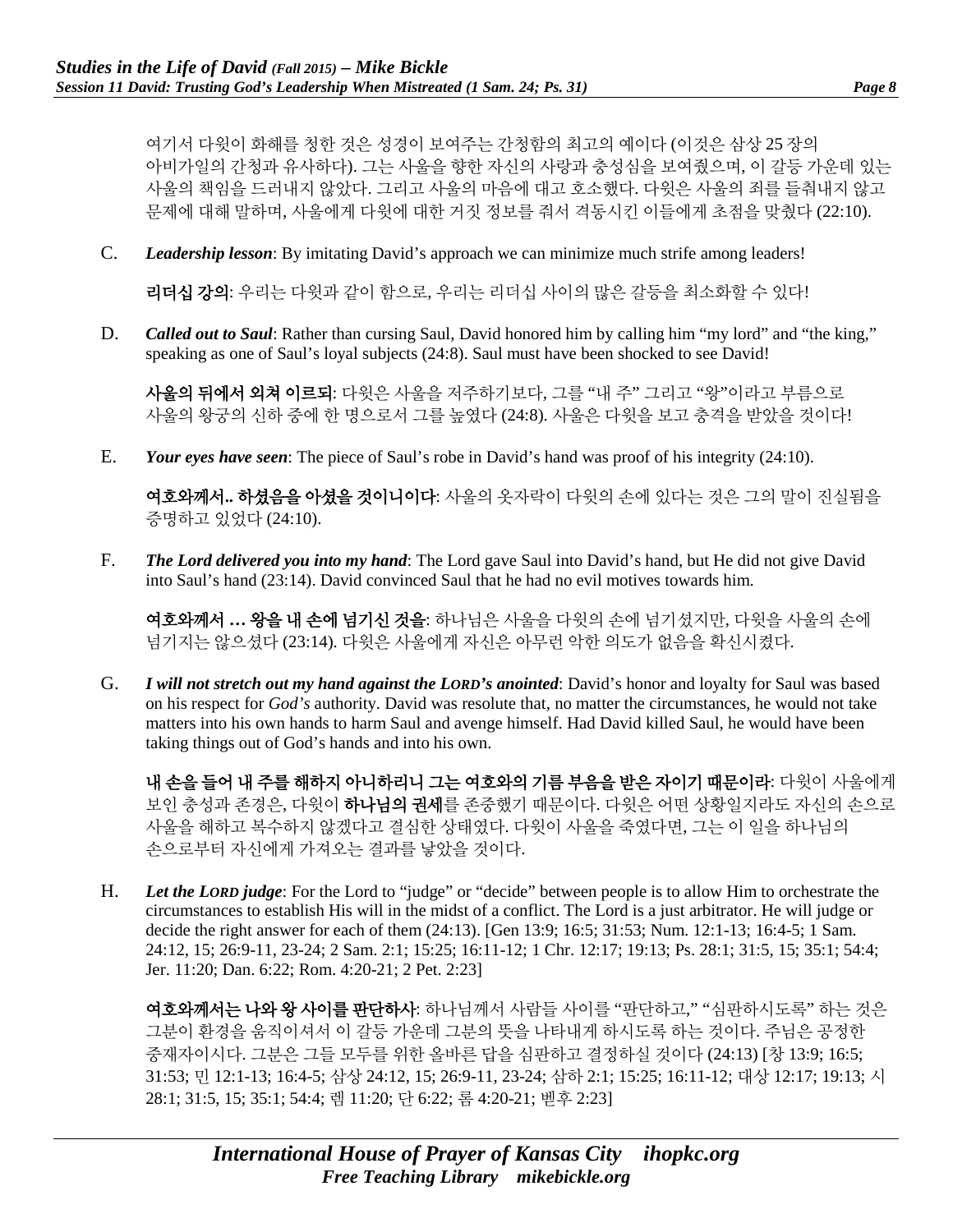*12Let the LORD judge between you and me, and let the LORD avenge me on you…15Let the LORD be judge, and judge between you and me, and see and plead my case…" (1 Sam. 24:12, 15)* 

**<sup>12</sup>** 여호와께서는 나와 왕 사이를 판단하사 여호와께서 나를 위하여 왕에게 보복하시려니와 **… 15** 그런즉 여호와께서 재판장이 되어 나와 왕 사이에 심판하사 나의 사정을 살펴 억울함을 풀어 주시고 **… (**삼상 **24:12-15)**

I. The only weapon David used here was prayer. God has all authority and alone is able to judge between His people (24:12, 15). David's action was based in his conviction that God was watching.

다윗이 여기서 사용한 유일한 무기는 기도였다. 하나님께서는 모든 권세를 가지고 계시고, 홀로 자신의 백성들 사이를 판단하실 분이시다 (24:12, 15). 다윗의 행동은 하나님께서 이를 지켜보고 계신다는 확신에 근거를 둔 것이었다.

*5 Commit your way to the LORD, trust in Him, and He shall bring it to pass…7 Rest in the LORD, and wait patiently for Him; do not fret…because of the man who brings wicked schemes to pass. (Ps. 37:5-7)*

## **<sup>5</sup>** 네 길을 여호와께 맡기라 그를 의지하면 그가 이루시고 **…7** 여호와 앞에 잠잠하고 참고 기다리라 자기 길이 형통하며 악한 죄를 이루는 자 때문에 불평하지 말지어다 **(**시 **37:5-7)**

J. *Wickedness proceeds from the wicked*: The point of this proverb is that *"actions express attitudes."* David was saying that since he did not do evil, then Saul should conclude logically that David was not an evildoer. David implied that if he were an evildoer, Saul would have been dead long ago.

악은 악인에게서 난다 하였으니: 이 속담의 핵심은 "행동은 마음을 드러낸다"이다. 여기서 다윗이 말하고 있는 것은 그가 아무런 악한 일을 하지 않았기에, 사울은 다윗이 악인이 아니라고 논리적으로 생각해야 한다는 것이다. 다윗이 뜻하는 바는, 자신이 만일 악인이라면 사울은 오래 전에 죽었을 것이라는 것이다.

K. *A dead dog and a flea*: A dead dog and a flea express self-abasement and insignificance (24:15).

죽은 개나 벼룩을 쫓음이니다: 죽은 개와 벼룩은 자신이 낮고 하찮은 존재라고 말하는 것이다 (24:15).

L. *Summary*: First, David honored Saul as his lord and king (24:8). Second, he claimed lies had been told about his disloyalty (24:9). Third, he appealed to his actions to prove his innocence (24:10). Fourth, he committed not to retaliate (24:10, 12, 13). Fifth, he asked God to settle the issue (24:15).

요약: 첫째, 다윗은 사울을 자신의 주요 왕으로 높였다 (24:8). 둘째, 그는 자신의 충성심에 대해 누군가 거짓말을 했다고 주장했다 (24:9). 셋째, 그는 자신의 결백을 행동으로 증명했다 (24:10). 넷째, 그는 보복하지 않겠다고 약속했다 (24:10, 12, 13). 다섯째, 그는 하나님께서 이 일을 해결해주시기를 구했다  $(24:15)$ .

#### **V. SAUL RESPONDED TO DAVID (1 SAM. 24:16-22)** 사울이 다윗에게 응답하다 **(**삼상 **24:16-22)**

A. Saul responded to David with great emotion (24:16-22). David loved Saul as a father, obeyed him as king, and honored him as the Lord's anointed. Saul was touched by his kindness.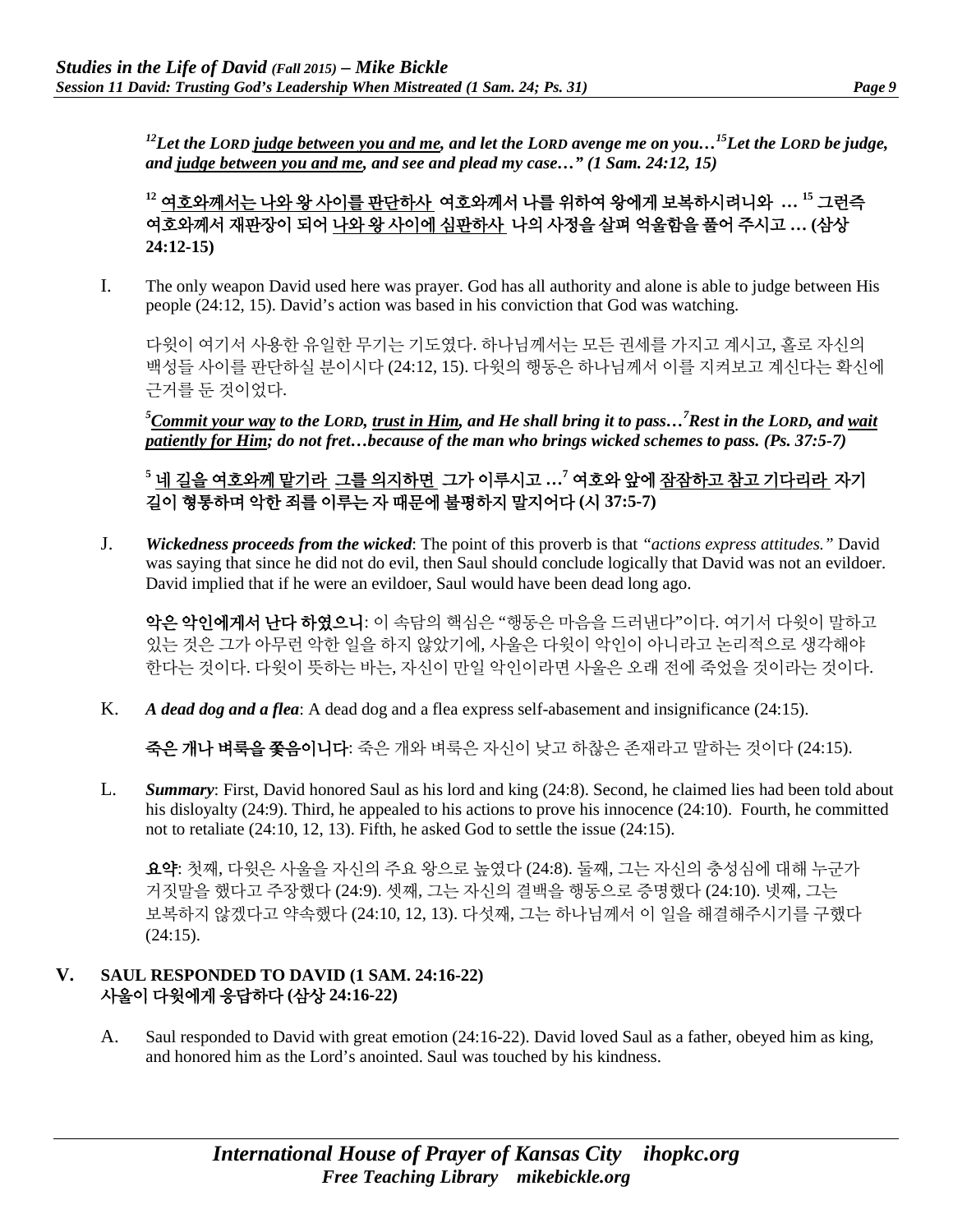사울은 다윗에게 크게 감동하며 응답했다 (24:16-22). 다윗은 사울을 아비와 같이 사랑했으며, 왕인 그에게 순종했으며, 하나님의 기름 부음 받은 자로 존귀히 여겼다. 사울은 다윗의 선대함에 감동을 받았다.

*16…Saul said, "Is this your voice, my son David?" And Saul lifted up his voice and wept. 17Then he said to David: "You are more righteous than I; for you have rewarded me with good, whereas I have rewarded you with evil. 18And you have shown this day how you have dealt well with me; for when the LORD delivered me into your hand, you did not kill me. 19For if a man finds his enemy, will he let him get away safely? Therefore may the LORD reward you with good for what you have done to me this day.* <sup>20</sup>Now I *know indeed that you shall surely be king…21swear now to me by the LORD that you will not cut off my descendants after me…." 22So David swore to Saul. Saul went home, but David and his men went up to the stronghold. (1 Sam. 24:16-22)*

**<sup>16</sup>** 다윗이 사울에게 이같이 말하기를 마치매 사울이 이르되 내 아들 다윗아 이것이 네 목소리냐 하고 소리를 높여 울며 **<sup>17</sup>** 다윗에게 이르되 나는 너를 학대하되 너는 나를 선대하니 너는 나보다 의롭도다 **<sup>18</sup>** 네가 나 선대한 것을 오늘 나타냈나니 여호와께서 나를 네 손에 넘기셨으나 네가 나를 죽이지 아니하였도다 **<sup>19</sup>** 사람이 그의 원수를 만나면 그를 평안히 가게 하겠느냐 네가 오늘 내게 행한 일로 말미암아 여호와께서 네게 선으로 갚으시기를 원하노라 **<sup>20</sup>** 보라 나는 네가 반드시 왕이 될 것을 알고 이스라엘 나라가 네 손에 견고히 설 것을 아노니 **<sup>21</sup>** 그런즉 너는 내 후손을 끊지 아니하며 내 아버지의 집에서 내 이름을 멸하지 아니할 것을 이제 여호와의 이름으로 내게 맹세하라 하니라 **<sup>22</sup>** 다윗이 사울에게 맹세하매 사울은 집으로 돌아가고 다윗과 그의 사람들은 요새로 올라가니라 **(**삼상 **24:16-22)**

B. *Is that your voice*: Saul was far enough away that he could not see David's face (24:16).

이것이 네 목소리냐: 사울은 다윗의 얼굴을 보지 못할 만큼 멀리 있었다 (24:16)

C. *You are more righteous*: Saul acknowledged David's integrity and that he returned good for evil. Saul admitted that David's goodness went beyond natural goodness—only one who fears the Lord acts like David in such a situation. However, Saul responded from self-pity, not repentance (24:16).

너는 나보다 의롭도다: 사울은 다윗의 진실함과 그가 악에 대해 선대하고 있음을 확인했다 (24:16). 사울은 다윗의 선대함이 일반적인 선대함, 선함을 넘어서는 것임을 인정했다. 오직 하나님을 경외하는 자만이 이러한 환경 가운데 다윗과 같이 행할 수 있다. 그러나 사울은 회개하기보다, 자기 연민으로 다윗에게 반응했다 (24:16).

D. *You have dealt well with me*: Saul was touched by David's mercy. Unbelievers are moved by acts of kindness. Saul recognized David's graciousness and also perceived the sovereignty of God.

**네가 나를 선대한 것을**: 사울은 다윗의 선대함에 감동을 받았다. 믿지 않는 사람들은 선한 행동에 감동을 받는다. 사울은 다윗이 자신을 선대하고 있음을 알았으며, 하나님의 주권을 인지했다.

E. *Saul blessed David*: Saul affirmed that David would one day surely be king (24:20; cf. 15:28; 16:12). This confirmed the words of Jonathan (23:17).

사울이 다윗을 축복하다: 사울은 다윗이 언젠가 확실히 왕이 될 것을 단언했다 (24:20; 비교, 15:28; 16:12). 이는 요나단의 말이 사실임을 확인해주고 있다. (23:17)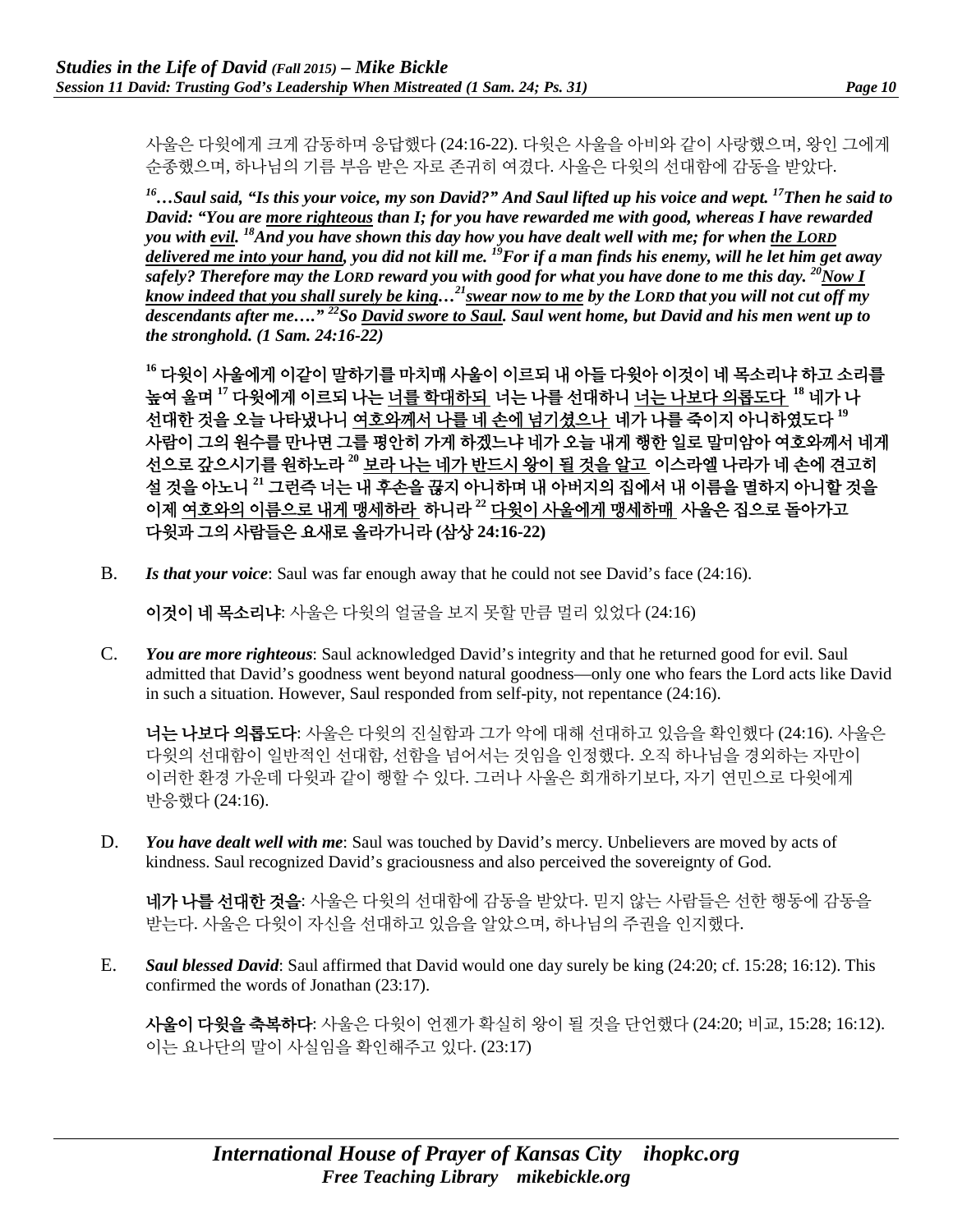F. *Saul's plea*: Saul was so confident of David's success that he desired from David an oath. Like Jonathan, Saul asked David to spare his family (20:13-16). He did not ask for political favors, but only that his family line be spared. He pled with David to promise that he would not cut off his descendants after he died (24:21), as it was the customary to kill the descendants of the former king when a new king came to power.

사울의 부탁: 사울은 다윗이 성공하게 될 것을 확신했고, 그래서 그는 다윗이 맹세를 해주기를 바랬다. 사울은 요나단이 했던 것처럼 다윗이 자신의 가족을 멸하지 않고 보호해 줄 것을 요청했다 (20:13-16). 그는 정치적인 호의를 바란 것이 아니라, 그의 가계가 멸절되지 않기를 구했다. 새로운 왕이 권세를 잡으면 일반적으로 이전 왕의 후손들을 죽이는 것이 관습이었기에, 그는 자신이 죽은 후에라도 자신의 후손을 멸하기 말 것을 약속해달라고 간청했다 (24:21).

G. *David swore*: David promised Saul this (24:22) as an extension of the oath he had made with Jonathan (20:14-17, 42). David fulfilled this promise by giving Jonathan's son Mephibosheth a position of honor and restoring to him Saul's property and flocks (2 Sam 9:1-13; 19:29; 21:7).

다윗의 맹세: 다윗은 그가 요나단에게 맹세한 것에 이어 (20:14-17, 42), 사울에게 이에 대해 약속해줬다 (24:22). 다윗은 요나단의 아들인 므비보셋에게 명예로운 자리와 그에게 사울의 소유와 가축들을 돌려줌으로 이 약속을 지켰다 (삼하 9:1-13; 19:29; 21:7)

H. *Saul went home*: The king returned to his home in Gibeah, while David went up to the stronghold. The stronghold is either the one at Adullam (22:1) or their previous place at Hachilah (23:19).

사울이 집으로 돌아감: 사울은 기브아의 자신의 집으로 돌아갔으며, 다윗은 자신의 근거지로 올라갔다. 이는 아둘람에 있던 것 (22:1) 혹은 이전의 하길라에 있던 것일 수도 있다 (23:19).

I. *Leadership lesson*: Forgiveness with showing kindness to enemies is **not** the same as trusting those who have repeatedly chosen sinful decisions.

리더십 강의: 적에게 선대함을 보이며 용서하는 일이, 악한 결정을 반복적으로 행한 사람을 신뢰하라는 말은 아니다.

J. *Saul's "sweet rebellion"*: Saul's speech (24:17-21) is an example of spiritual sentimentality. He wept (24:16), admitted David's integrity, confessed his sin (24:17), acknowledged God was helping David (24:18), blessed David (24:19), and prophesied his victory (24:20). Many experience a temporary sadness over their sin when it causes negative consequences, yet they do not change.

사울의 **"**달콤한 반역**"**: 사울의 말은 영적인 감상주의의 예이다 (24:17-21) . 그는 울며 (24:16), 다윗의 진실함을 인정했고, 자신의 죄를 고백하고 (24:17), 하나님이 다윗을 돕고 계심을 인정했으며 (24:18), 다윗을 축복하고 (24:19), 다윗의 승리를 예언했다 (24:20). 많은 사람들은 자신의 죄가 부정적인 결과를 낳을 때 이에 대한 일시적인 슬픔을 경험하지만 변하지는 않는다.

#### **VI. APPLICATION: ENTRUSTING OURSELVES TO GOD WHEN WE ARE MISTREATED** 적용**:** 우리가 억울한 일을 당할 때 하나님께 우리 자신을 의탁드리기

A. Jesus entrusted Himself to the Father to be vindicated in the right way and in the right timing.

예수님께서는 자신을 하나님 아버지께 맡겨드리며, 하나님께서 그분을 적절한 방법과 때에 옳음을 인정해주시도록 했다.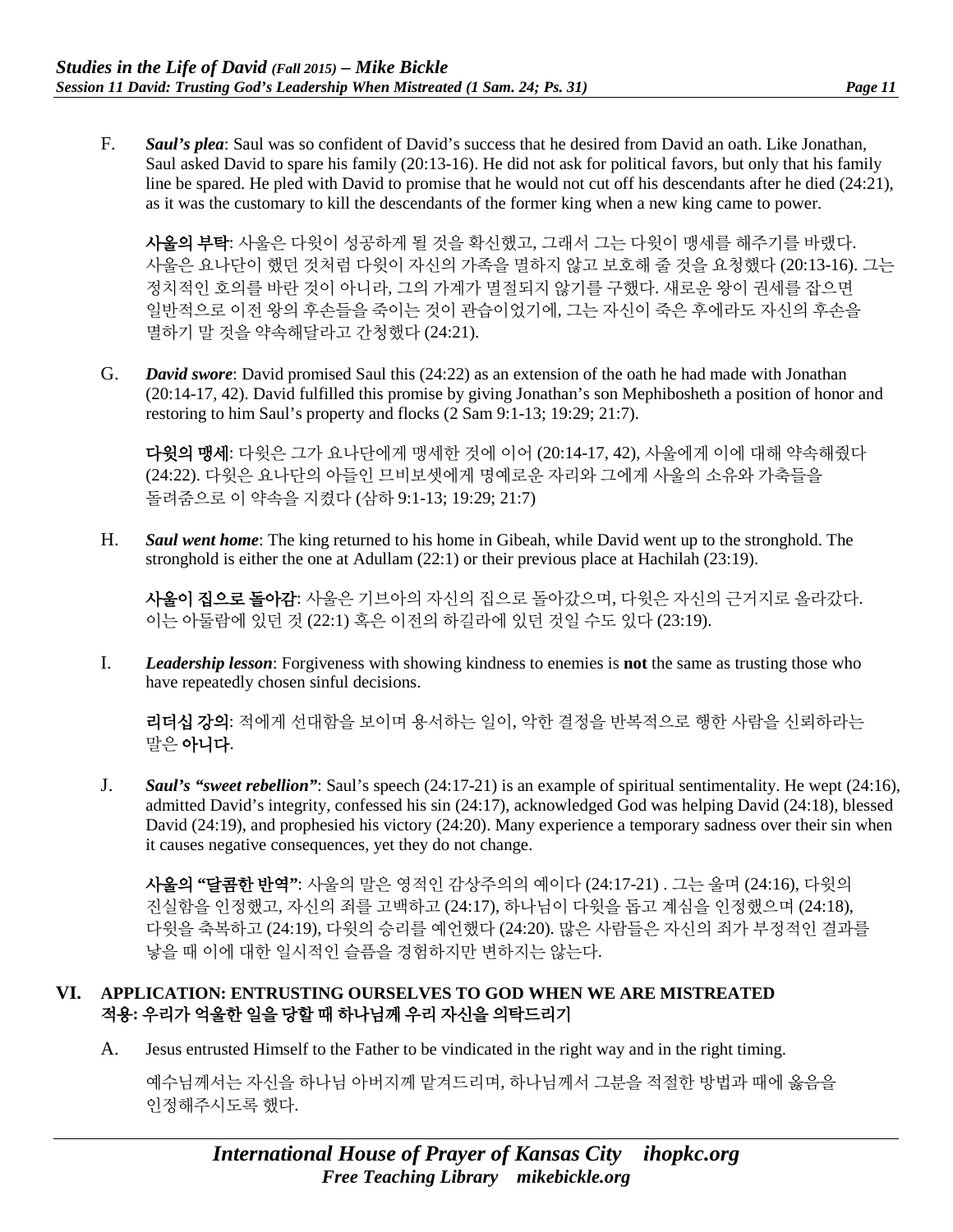*23While being reviled, He [Jesus] did not revile in return; while suffering, He uttered no threats, but kept entrusting Himself to Him who judges righteously. (1 Pet. 2:23; NASB)* 

**<sup>23</sup>** 욕을 당하시되 [예수님께서는] 맞대어 욕하지 아니하시고 고난을 받으시되 위협하지 아니하시고 오직 공의로 심판하시는 이에게 부탁하시며 **(**벧전 **2:23)**

*46He said, "Father, into Your hands I commit My spirit." (Lk. 23:46)* 

## **<sup>46</sup>** 예수께서 큰 소리로 불러 이르시되 아버지 내 영혼을 아버지 손에 부탁하나이다 하고 이 말씀을 하신 후 숨지시니라 **(**눅 **23:46)**

B. When we commit ourselves into God's hands in times of mistreatment, we make a transaction with God to trust Him to intervene and establish *His will* in our lives in *His way* and in *His timing*. This involves *transferring our personal rights* into His hands, thus transferring responsibility to Him. For example, because all our money has been committed to Him, if someone steals it, they are stealing from Him. He is responsible to intervene to restore our loss in His time and His way.

우리가 억울한 일을 당할 때 우리를 하나님의 손에 맡겨드리는 것은, 그분을 신뢰함으로 그분이 우리 삶 가운데 개입하셔서 우리 삶에 **그분의 방법과 그분의 때**에 **그분의 뜻**을 이루시도록 부탁을 드리는 것(다른 말로 거래를 하는 것)과 같다. 이는 **우리의 개인적인 권리를 그분의 손에 이전**해드리며, 그분께 책임을 넘겨드리는 것과 같다. 예를 들어, 우리의 모든 재정이 그분께 의탁드렸기에, 만일 누군가가 이를 훔친다면 이는 그들이 하나님의 것을 훔치고 있는 것이 된다. 그분은 그분의 때에 그분의 방법으로 개입하셔서 우리의 손실을 회복하실 책임이 있으시다.

C. The Lord will provide for and/or vindicate His people in His time and way. We entrust our future and the mistreatment to God by trusting His leadership to answer in His way and in His timing.

주님은 그분의 때와 방법으로 자신의 백성을 공급하시고, 옳음을 증명해주실 것이다. 우리는 그분의 그분의 방법과 때에 응답해주실 그분의 리더십을 신뢰함으로, 우리의 미래와 억울하게 당하는 일들을 하나님께 의탁해야 한다.

D. By trusting God to intervene in our conflicts, by refusing to retaliate, and by committing to do good to our enemies, we bring God and His activity into the situation.

하나님께서 우리의 갈등 상황 가운데 개입하실 것을 신뢰하며, 또한 보복하지 않기로 결정하며, 우리의 적에게 선대하기로 결정하는 일은 하나님과 그분의 행하심을 우리의 상황 가운데 초청하는 일이다.

<sup>19</sup>Do not avenge yourselves, but rather give place to *[God's]* wrath; for it is written, "Vengeance is Mine, I *will repay," says the Lord…20if your enemy is hungry, feed him; if he is thirsty, give him a drink…21Do*  not be overcome by evil, but overcome evil with good. (Rom. 12:19-21)

**<sup>19</sup>** 내 사랑하는 자들아 너희가 친히 원수를 갚지 말고 하나님의 진노하심에 맡기라 기록되었으되 원수 갚는 것이 내게 있으니 **… <sup>20</sup>** 네 원수가 주리거든 먹이고 목마르거든 마시게 하라 그리함으로 네가 숯불을 그 머리에 쌓아 놓으리라 **<sup>21</sup>** 악에게 지지 말고 선으로 악을 이기라 **(**롬 **12:19-21)**

E. *Vengeance is mine*: Saul continued to seek to kill David, pursuing him with 3,000 soldiers, and David continued to commit his cause into God's hands (26:24). Several years later, the Lord Himself removed Saul—he died in battle by the hand of the Lord (1 Sam. 31; 1 Chr. 10:13-14).